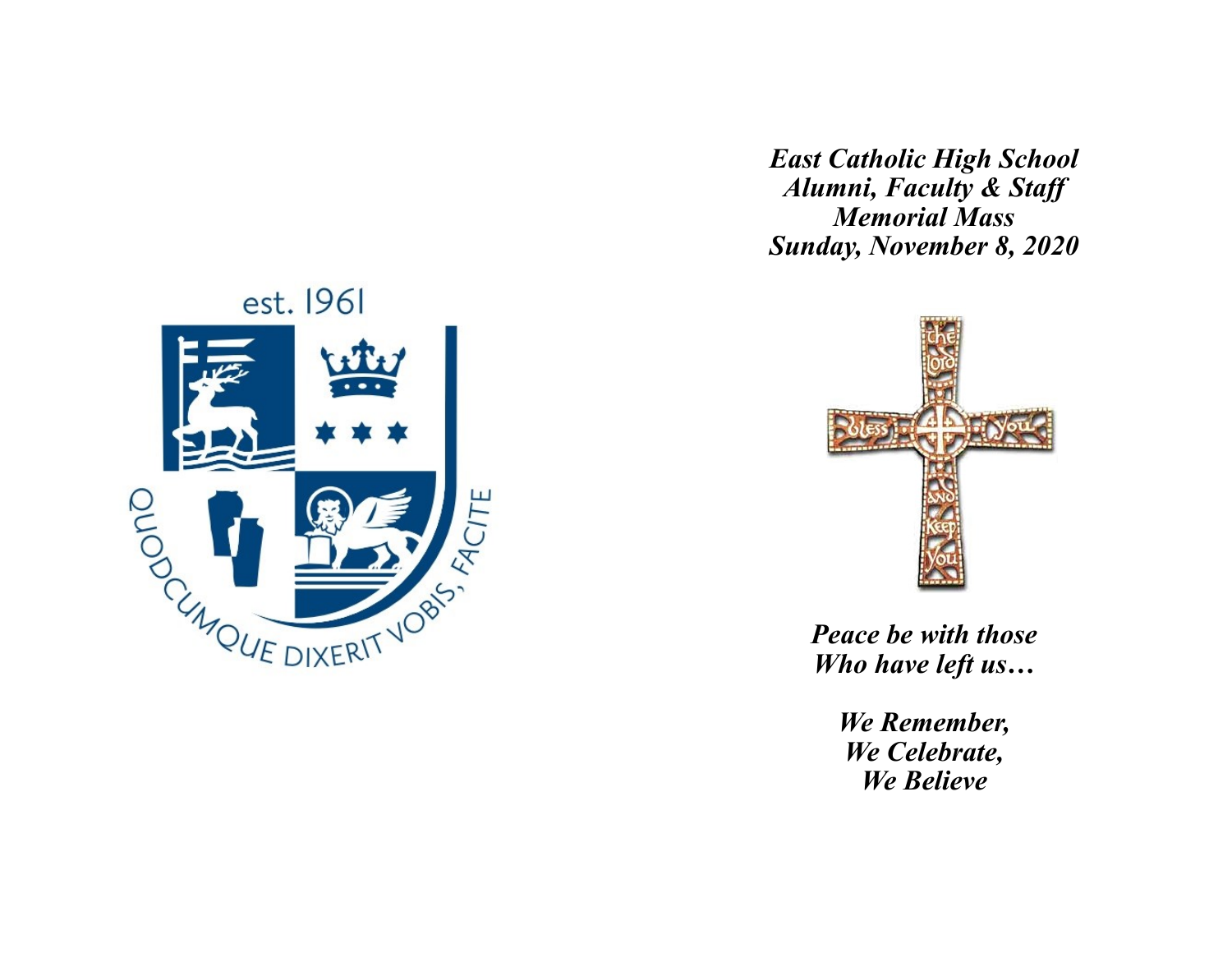# *Mass of Remembrance*

**Welcome***: Sean P. Brennan '85, President*

**Celebrant***: Rev. Jaime Maldonado-Avilés*

**Penitential Rite**

**First Reading** *Wisdom 6:12-16*

**Responsorial Psalm** *My soul is thirsting for you, O Lord my God* 

**Second Reading** *Thessalonians 4:13-18 OR 4:13-14*

**Gospel Acclamation***: Alleluia, alleluia*

**Gospel Reading***: Matthew 25:1-13*

**Homily**

**Prayers of the Faithful**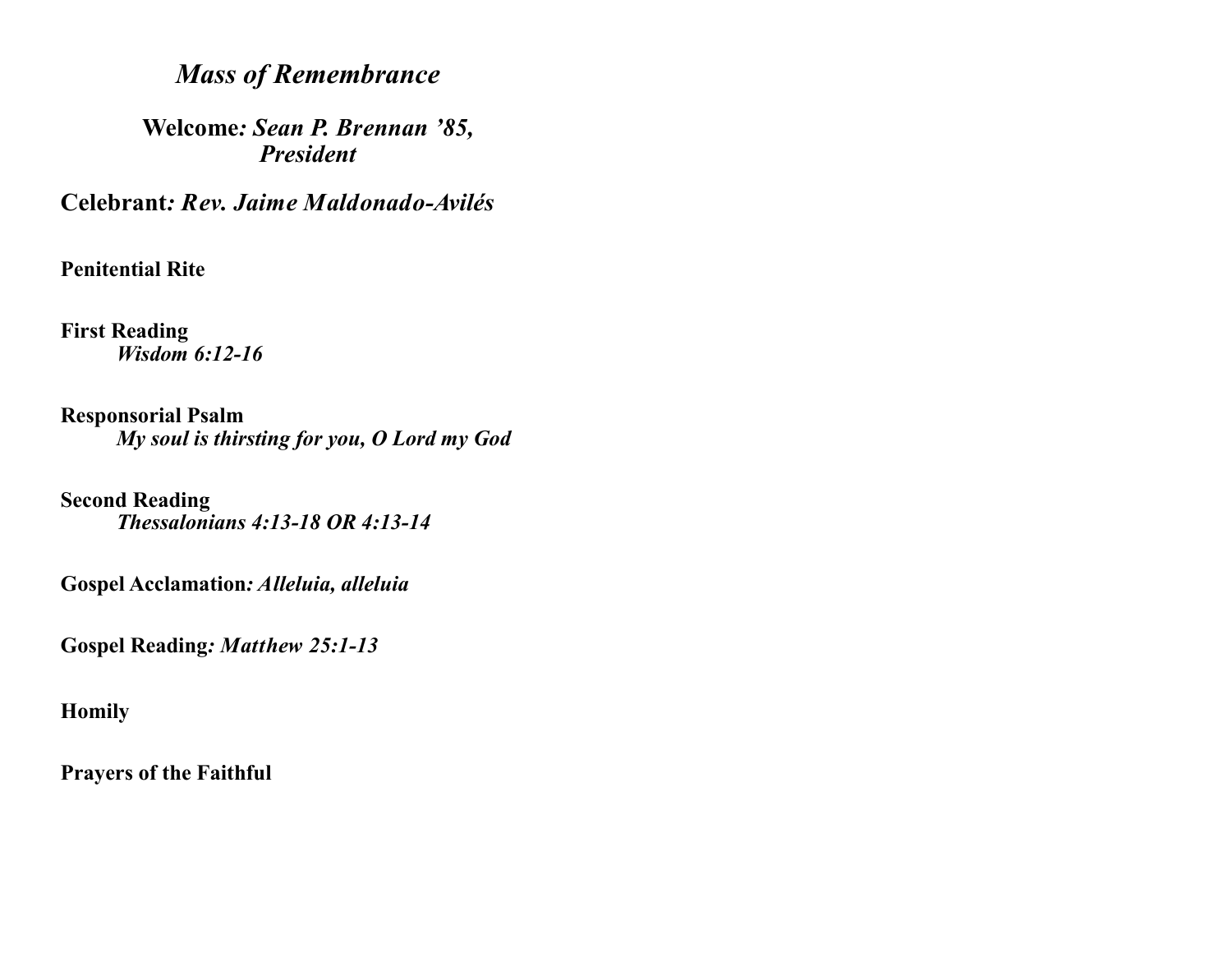# **Peace Prayer of St. Francis**

Lord, make me an instrument of your peace, where there is hatred, let me sow love; where there is injury, pardon; where there is doubt, faith; where there is despair, hope; where there is darkness, light; where there is sadness, joy;

Grant that I may not so much seek to be consoled as to console; to be understood as to understand; to be loved as to love.

For it is in giving that we receive; it is in pardoning that we are pardoned; and it is in dying that we are born to eternal life.

# *Remembering Our Family and Friends: Sr. Peggy Evans, SND and Mrs. Ginny LaFontana*

#### **Class of 1965**

Dennis Anderson Sharon Anderson -Gold Normand Aubin John "Fred" Audette Janet Bachl Msgr. William Charbonneau Lawrence Daly Lawrence Davis James DeNigris Julius Dolenga Stephen Gagliardi Armand Girard Barbara Peak Henzy Nancy Jacobs Labbe Richard Landry William Laurinaitis Diane Tremblay Lawrence Thomas Lodge Dennis Lynch Richard McAdams Miriam "Molly" MacFarlane Frank McNamara Thomas "Chad" McPartland Mary Jane Cersosimo Pesaturo Janice Petraitis Judith Post Bernardine "Deana" Hills Richard Donald Richards Frank Rizza Christina Savitski Joseph Simao, Jr. Lois Valade Stearns Stephen St. John Philip Sullivan Virginia Fitzgerald Swisher Maureen Timoney William F. Wall Roy White Virginia Mayo Wilcox William "Rick" Wood Maureen Matthews Zabel

#### **Class of 1966**

Carolyn Weskosky Armstrong Patricia Nowak Bell Michael Bixler Daniel Bourque William Callahan William "Bill" Crimmins Denise Beauchene Currier Brother Robert Dandrow

#### **Class of 1966 cont.**

Deryl Bartone Haskard Patricia Morin Holmes Mary Lamenzo Leslie Futoma Mancuso Jon McGee Nancy Mickiewicz Pine John Rohlin Maureen David Romano Antoinette Dentamaro Stevenson Barry Sullivan Gary Tolisano

#### **Class of 1967**

William Arcari Robert Bascetta Patricia Bonino James Breen Deborah Leone Dacus Mary Ann Halloran Davis Joan Cyr DiBella Wayne Girouard Sharon Harvey Jean Hickey Joan DelMonte Kelsey Ronald Lasky Michael Lewis Jacquelyn Barry McDermott John Michalak Therese O 'Connor Sheila A. Packard Barbara Garrison Ross Arthur Saverick Mary Wirzulis Stone Joseph Weklind Nancy Matczak Young

#### **Class of 1968**

Thomas Anton Sandra Saccoccia Augello Joanne DeMaio Lynne Masiuk Foran Barry Guliano Bruce Kohler Nelson LaBrec Dennis MacArdle David Machell Brendan Moriarty Candida Gatto Munsell Margaret Plefka Michael Quish Patricia Goss Ruzzo Raymond Scollan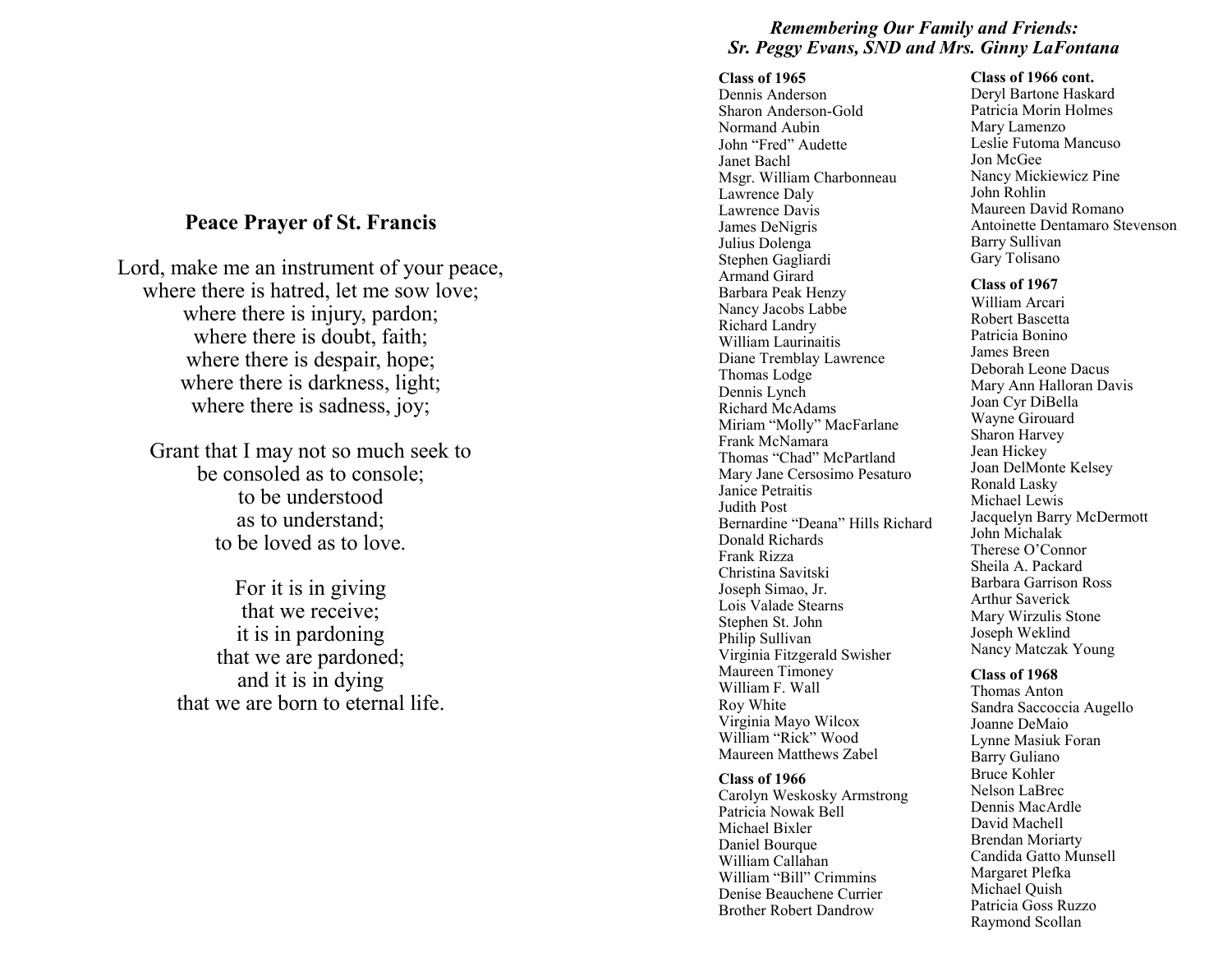#### **Class of 1968 cont.**

Kathleen Michalak Snyder Janet Torpey William Wade, Jr. Thomas Walsh

#### **Class of 1969**

Patricia Bailey Atmore Sheila Stevenson Brown Raymond Camposeo Joyce Muzikevik Chamberlain Rev. John J. Conner, OFM Kelly Dahill Catherine Malinowski Girouard Thomas Healy John Iuliano Sharon Larkin John LeRoy Bruce Maurer Dennis McCormack Thomas Noone James Reagan Janet Ward Andrea Sinicrope White Martha "Marty" Flack Wightman Margaret Banning Zagorski

### **Class of 1970**

Jean Brown Ballok Christine Bearse Donald T. Bergin Ann Cersosimo Winston Chevalier Stephen Ciccalone Lynne Crouchley Urbon William Dombrowski Dennis Duchesneau Robert Durig Michael Fleming Nancy Schoebel Foster Kathleen Lawton Franklin Barbara Kusmik Headrick Marylee Hickey Susan Vasko Lassen Denise Donovan Martin Katharine Mary McGill Justin Moore Mary -Beth Moriarty Debra Thurston Nolan Peter Petro Jaime Rivero Juliet Jutras Schwartz Gail Lehan Stern John Tirinzonie Terrance Wade Robert WelchMichele Willett

### **Class of 1971**

Robert J. Boland, Jr. Michael Botticello Marianne Cass Timothy Crimmins Philip Falkowski Judith Foran Janet Reichle Grzybowski Thomas Happeny John Jeski Corinne Bessette MacDonald Vivien Carroll MacKechnie Steven Makarewicz Robert A. McCartney II Paul Newton Kevin O 'Connor Larry Pietrantonio Nancy DiLorenzo Ricci Martha Szetela Nancy Walz John Wholley

# **Class of 1972**

Raymond Bartlett Katherine Heim Berlin Donald Briggs III Deanne Lopata Champagne Dennis Coburn Richard Cratty Thomas Derby Barbara Mullen Dietrich Diane Yacavone Dillman Robert Duffy Deborah Tardiff Fallacaro Charles Filloramo Joanne LaVae Gabriele Robert Gorman Lawrence Gurka Ellen Healy Leary William Mannix, Sr. Dolores Milardo Debra Triggs Oliva Thomas Picone Paul Poulin Timothy Quish Margaret Krauskas Rudeen Douglas Stevenson Charles "Gerry" Suntava Linda Topping Ann Wawer Patricia McCarthy Wilcox

**Class of 1973** Steven Brooks Kathryn Messier Cagianello Regina Cavagnaro Mary Beth Carrington Cianci

### **Faculty & Staff cont.**

Rev. Zigford J. Kriss Sr. Claire LaFerriere, SND John LaFontana Carol Lees Sr. Marie Immaculata Leonard, SND Phyllis Lewis Ida Lindberg Sr. Elizabeth McCarthy, SND Sr. Teresa McGrath, SND Sr. Margaret Rita McKay, SND Thomas McLaughlin Sr. Theresa McQueeney, SND (formerly Sr. Imelda Marie) Julian Miller Sr. Pauline Elizabeth Neelon, SND Sr. Mary Ellen O 'Keefe, SND Sr. Dorothea Penta, SND Orlando Oliver Sr. Marion Julie O 'Leary, SND Sr. Loretta Marie Omar, SND Sr. Rose Julie Regan, SND Jack Redmond Robert Richard Florence Roberts Helen Rogers Sr. Francis Ryan, SND Sr. Mary Ryan, SND David SanGiacomo Sr. Mary Catherine Scannell, SND Richard Sepe Concetta Tina Spagna -Czaczkes Sr. Eileen Sullivan, SND Rosaleen Sullivan Patricia Tencza Judy Walz Mary Welch Betty Leland Wenzel Beverly Whalen John "Jack" Witham Susan Carey Trovarelli

# **Cafeteria & Custodial Staff**

Russell Armstrong Wasyl Gruntowsky Rose Lawrence George MacDonald Marie Wochowskia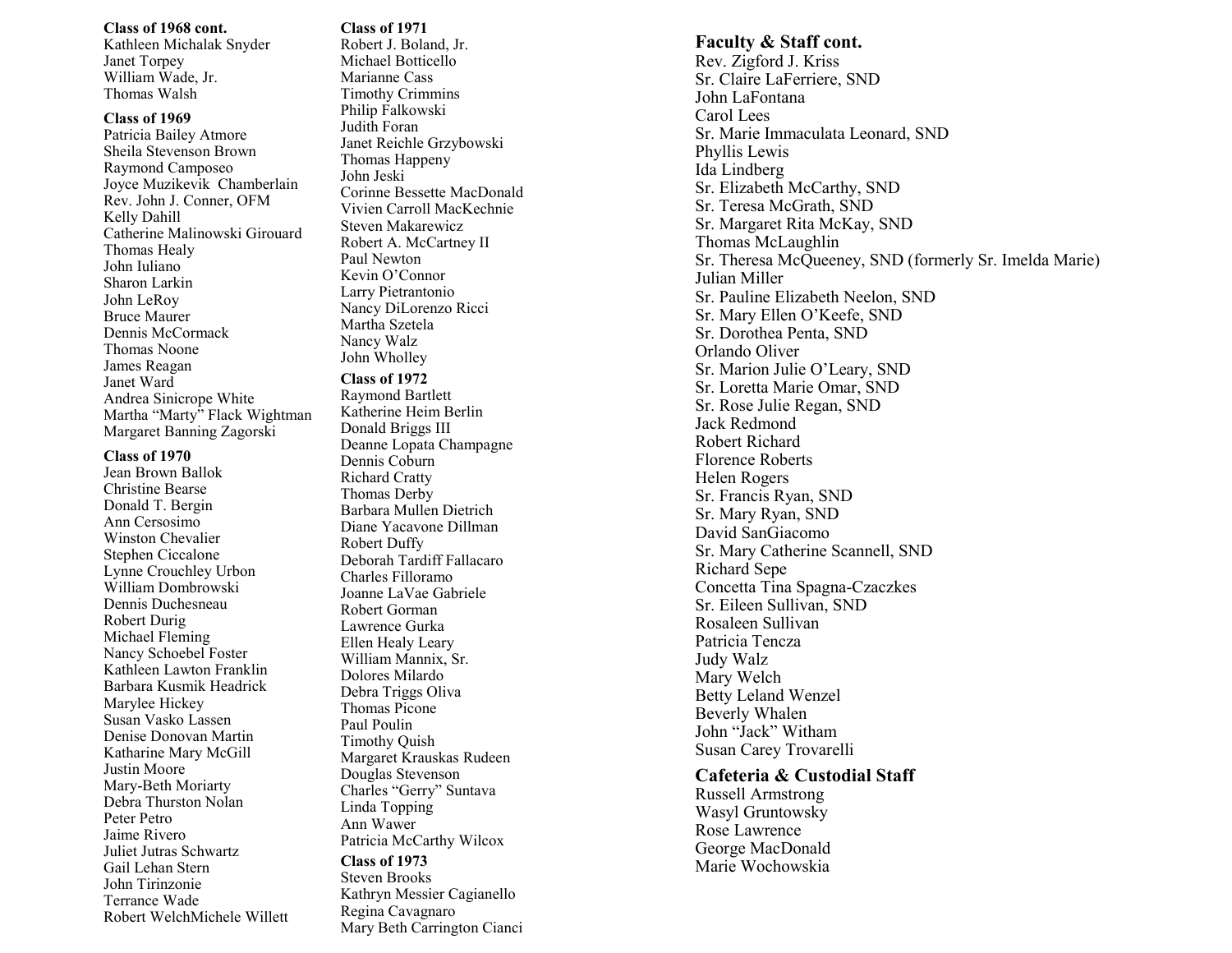# **Principals**

Msgr. William Charbonneau '65 Rev. Robert Saunders Rev. Charles E. Shaw

# **Faculty & Staff**

Sr. Kathleen Allen, SND Eugene Bailey Nancy Bailey Barbara Banville Suzanne Brady Robert Beauchene Sr. Joan Bernier, SND (formerly Sr. Lawrence Julie) Sr. Alice Carmen, SND (formerly Sr. Catherine Virginia) Sr. Mary Patricia Cassidy, SND Sr. Barbara Cronin (Sr. Carolyn Joseph), SND Rev. Peter S. Dargan Richard Day Denise DeCarlo Sr. Marie Thomas Devine, SND Joseph T. Dolan Sr. Catherine Duffy, SND Frances Dwyer, RN Sr. Saint Julie Faherty, SND Gertrude Farrell Sr. Mary Fitzpatrick (Sr. Agnes Clare), SND Sr. Joan Flanagan, SND Sr. Louise Dorothy Ford, SND Jean Georgiades Sr. Eileen Gillen, SND Sr. Denise Gingras, SND Sr. Bette Gould, SSJ H. Allen Greer Sr. Veronica Marie Harkins, SND Julia Hayes Sr. Margaret Hayes, SND Sr. Catherine Christina Hoey, SND Joanne Petro Hoffman Sr. Marie Lucidie Hummel, SND Sr. Marion Raymond Hurley, SND Mary Kearns Sr. Catherine Marie Keefe, SND Peggy Kidston Jean Krauskas Anna Krempl Rudolph Krempl

#### **Class of 1973 cont.**

Cynthia Corona Gagnon Philip Hanlon Kevin Henson Lawrence J. Keenan Lisa Kenniff James Koop Donna Sawtelle Lis James McVeigh John R. Morin

### **Class of 1974**

John Charette Frances Klinkevich Fogarty George "Ernie" Fournier Susan Furlong Thomas Gionfriddo Helen "Scotte" Gordon Michael Greene Patricia Gadarowski Kasevich Dawn Yvette Jackson Lenon Robert Lessard Paul Malsick James Mangan Eileen Itczak Matthews James McCartney Scott Montie Maureen Murray Gregory O 'Rourke Francis Puzzo Patrick Reeves Brian Shaughnessy Bruce Ward

### **Class of 1975**

Janet Breen Lynne Anne Carver Sharon Campbell -Daddona Terrance Farrell Maryann Golden Charlene Vaslet Gordon Elizabeth Egan Gould Steven Lappen Julie DiBattisto Loftus Sheila Moran Michael Moreau Joseph Nowak, Jr. Richard Ptachcinski Daniel Socha Richard Tuller

#### **Class of 1976**

Christopher Caron John Ferruolo, Jr. Lynne Ducharme Fisher Peter Gallagher

# **Class of 1976 cont.**

Bruce Guinan Sharon Smichenko Keegan John Krashefski Matthew LeClerc Timothy Lynch Bruce A. Matre Brian McNamara John McPheat Patricia Gorra Meehan Timothy Moriarty Thomas Neiswanger Michael Nolen Kathleen Brown Zura

### **Class of 1977**

David Correia Michael W. Donnelly Laurie Albert Fultz Jeffrey Heim William Henaghan Thomas Landers Paulette Leone Karen Lamontagne Kernan O 'Brien James Philopena Elaine Phipps Barbara Placco Frank Senerth Christine Shea Susan Suntava

### **Class of 1978**

Mary Catherine Carr Steven Conti Catherine Derby John Dunne Kelly Harvey Kevin Hurst Trevor "TJ" Jefferson Susan Stark Vincek

### **Class of 1979**

Barbara Bailey Margaret Blish Bloom Mark Callahan Ellen Petkaitis Carmichael Kenneth Daley Anne Williamee Fisher Daniel Foley Nancy Ann Galligan Ronald Heim Lisa Holmes James LeClair James Smith Stephen Tosti Robert Turbie